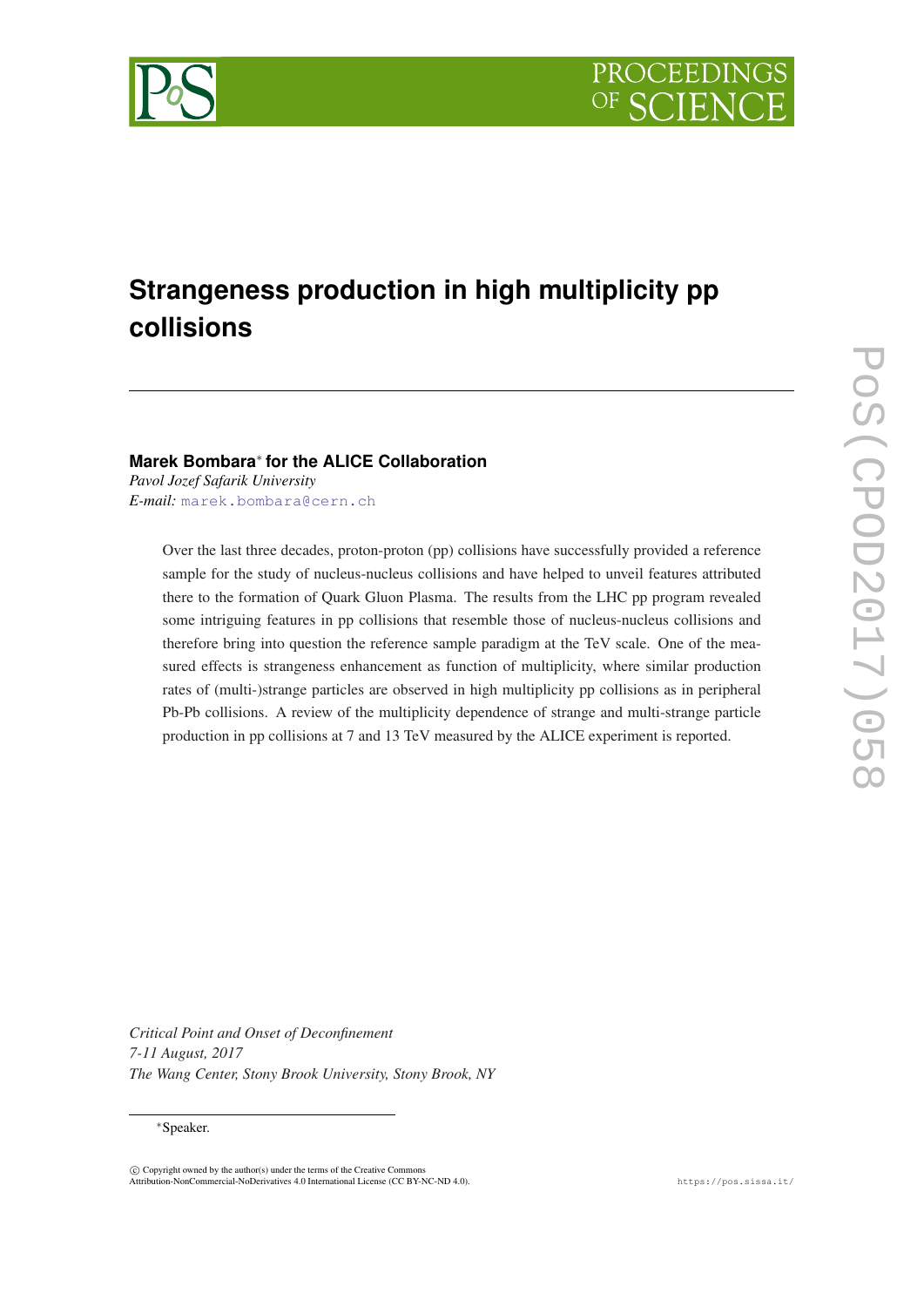## 1. Introduction

An enhanced production of strangeness relative to pp collisions was proposed among the first signatures of deconfined quark matter in nucleus-nucleus collisions [[1](#page-5-0)]. In order to quantify the signature experimentally, the enhancement was measured as the yield of strange particles normalized to the mean number of participating nucleons  $(N_{part})$  with respect to the same quantity in a reference sample (pp or p–A collisions). Defined in this way, strangeness enhancement was indeed observed for different collision energies at SPS [\[2\]](#page-5-0), RHIC [\[3\]](#page-5-0) and LHC [\[4\]](#page-5-0), increasing with the system size and with the strangeness content of the hyperon. In a more modern view, the measured effect has been explained as a supression of strangeness production in the reference sample due to the lack of phase space for strange quark creation in small systems [\[5\]](#page-5-0).

First multiplicity dependent studies at LHC in small colliding systems (pp and p–Pb) unveiled striking features usually attributed to medium collectivity in nucleus-nucleus collisions [[6](#page-5-0), [7](#page-5-0), [8\]](#page-5-0). In this paper, previously unexpected trends in strangeness production in high multiplicity pp collisions measured by the ALICE experiment are reported [[9](#page-5-0)].

### 2. Analysis and results

The results presented here are based on the analysis of  $10<sup>8</sup>$  pp collisions collected in 2010 (  $\sqrt{s}$  = 7 TeV) and 5 × 10<sup>7</sup> pp collisions collected in 2015 ( $\sqrt{s}$  = 13 TeV). A detailed description of the ALICE detector can be found in [\[10](#page-5-0)]. Analysed events were collected using a minimumbias trigger and are selected to have at least one charged particle in  $|\eta| < 1$  (INEL>0). The event sample was divided into 10 multiplicity classes according to ionisation energy (proportional to the charged particle multiplicity) deposited in VZERO detectors, covering the regions  $2.8 < \eta < 5.1$ and  $-3.7 < \eta < -1.7$ . The corresponding average pseudorapidity density of primary charged particles ( $\langle dN_{\rm ch}/d\eta \rangle$ ) measured at mid-rapidity and the fractions of total visible hadronic cross section in ALICE are listed in Table 1.

The (multi-)strange particle candidates  $K_S^0$ ,  $\Lambda(\overline{\Lambda})$ ,  $\Xi^-$  ( $\overline{\Xi}^+$ ) and  $\Omega^-$  ( $\overline{\Omega}^+$ ) are identified via their

| Class name                          |                 |                 | Ш               | IV                      |                 |
|-------------------------------------|-----------------|-----------------|-----------------|-------------------------|-----------------|
| $\sigma/\sigma_{\rm INEL>0}$        | $0 - 0.95\%$    | $0.95 - 4.7\%$  | $4.7 - 9.5\%$   | $9.5 - 14\%$            | $14 - 19\%$     |
| $\langle dN_{\rm ch}/d\eta \rangle$ | $21.3 \pm 0.6$  | $16.5 \pm 0.5$  | $13.5 \pm 0.4$  | $11.5 \pm 0.3$          | $10.1 \pm 0.3$  |
| Class name                          | VI              | VII             | VIII.           | $\mathbf{I} \mathbf{X}$ | X               |
| $\sigma/\sigma_{\rm INEL>0}$        | $19 - 28\%$     | $28 - 38\%$     | $38 - 48\%$     | $48 - 68\%$             | $68 - 100\%$    |
| $\langle dN_{\rm ch}/d\eta \rangle$ | $8.45 \pm 0.25$ | $6.72 \pm 0.21$ | $5.40 \pm 0.17$ | $3.90 \pm 0.14$         | $2.26 \pm 0.12$ |

**Table 1:** Event multiplicity classes, their corresponding fraction of the INEL > 0 cross-section ( $\sigma/\sigma_{\text{INEL}}$ ) and their corresponding  $\langle dN_{ch}/d\eta \rangle$  at midrapidity ( $|\eta| < 0.5$ ) [[9\]](#page-5-0).

characteristic decay topology using tracking detectors, namely the silicon Inner Tracking System (ITS) and Time Projection Chamber (TPC). Geometrical selection criteria were optimized and applied on the candidates in order to distinguish between signal and background. The particle yield was extracted by analysing invariant mass distribution of the decay products.

The  $p_T$  spectra of strange and non-strange light flavour hadrons measured at mid-rapidity  $(|y| < 0.5)$  are shown in Figure [1](#page-2-0). The spectra are observed to become harder as the multiplicity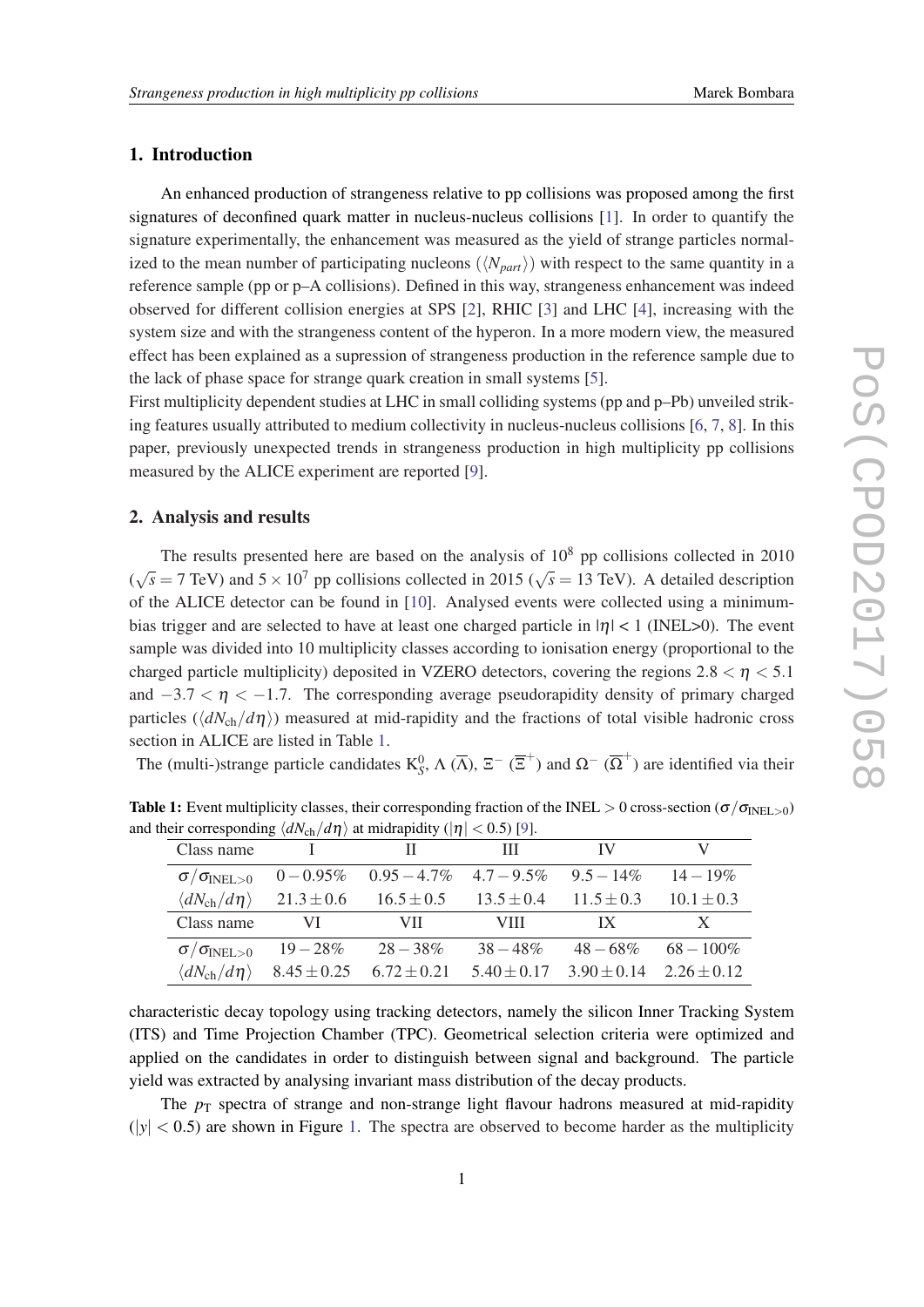

<span id="page-2-0"></span>increases. In nucleus–nucleus collisions this feature is usually understood as due to the presence of radial flow (collective expansion of the strongly interacting medium).

**Figure 1:**  $p_T$  spectra of identified hadrons for various multiplicity classes in pp collisions at  $\sqrt{s} = 7$  TeV.

Another interesting feature was observed in Pb–Pb collisions by studying baryon-to-meson ratios as a function of  $p_T$ : the maximum of the ratio is higher in central events with respect to peripheral events and it is shifted towards higher  $p<sub>T</sub>$  pointing to the increase of radial flow from peripheral to central collisions (Fig. 2, right) [\[11](#page-5-0)]. A qualitatively similar behaviour is observed also for pp and p–Pb collisions while comparing the baryon-to-meson ratio in high and low multiplicity collisions (Fig. 2, left and centre).



Figure 2:  $p_T$ -differential  $\Lambda/K_S^0$  ratio as a function of  $p_T$  for lowest and highest multiplicity classes in pp (left), p–Pb (centre) and Pb–Pb (right) collisions.

Since charged particle production does not scale linearly with  $\langle N_{part} \rangle$  at the LHC [[12\]](#page-5-0), a better observable to quantify strangeness enhancement is the ratio of strange particle production to non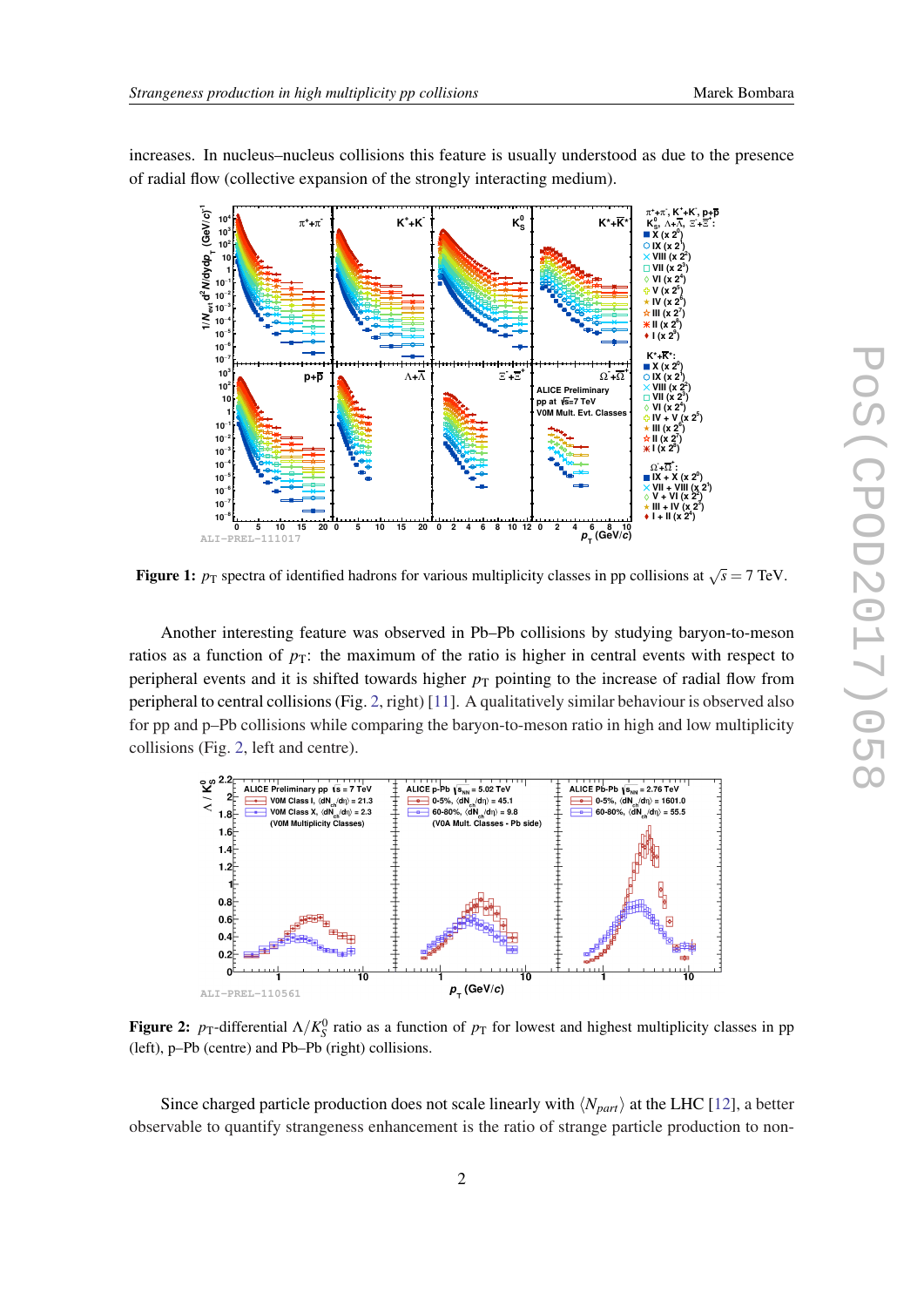strange particle production (e.g. pions) for the same multiplicity or  $\langle N_{part} \rangle$ . In Figure 3, the ratios to pions are plotted as a function of multiplicity. The high multiplicity pp and p–Pb ratios reach values of the same magnitude as in Pb–Pb and the ratios suggest a saturation trend for central Pb– Pb events. The enhancement is clearly visible with increasing multiplicity in pp collisions. Also, the particle ratios in p–Pb are found to be identical within uncertainties to those in peripheral Pb–Pb collisions at similar multiplicities which points to the production being independent on colliding system at a given multiplicity.

Looking at the same observable at the RHIC and LHC energies, we observe a remarkable overlap



Figure 3:  $p_T$ -integrated yield ratio to pions as a function of  $\langle dN_{ch}/d\eta \rangle$  measured in  $|y| < 0.5$ 

of p–Pb and peripheral Pb–Pb at LHC with Cu–Cu and Au–Au at RHIC [\[14,](#page-5-0) [15](#page-5-0)], i.e. even for 25 times smaller collision energy the strangeness production near mid-rapidity is similar. The multiplicity or system size seems to drive the chemical composition of the system, not the collision energy.

Strange particle-to-pion ratios normalized to the ratio in the multiplicity-inclusive sample as a function of multiplicity in pp and p–Pb are shown in Fig. [4](#page-4-0) [[9](#page-5-0)]. We observe the strangeness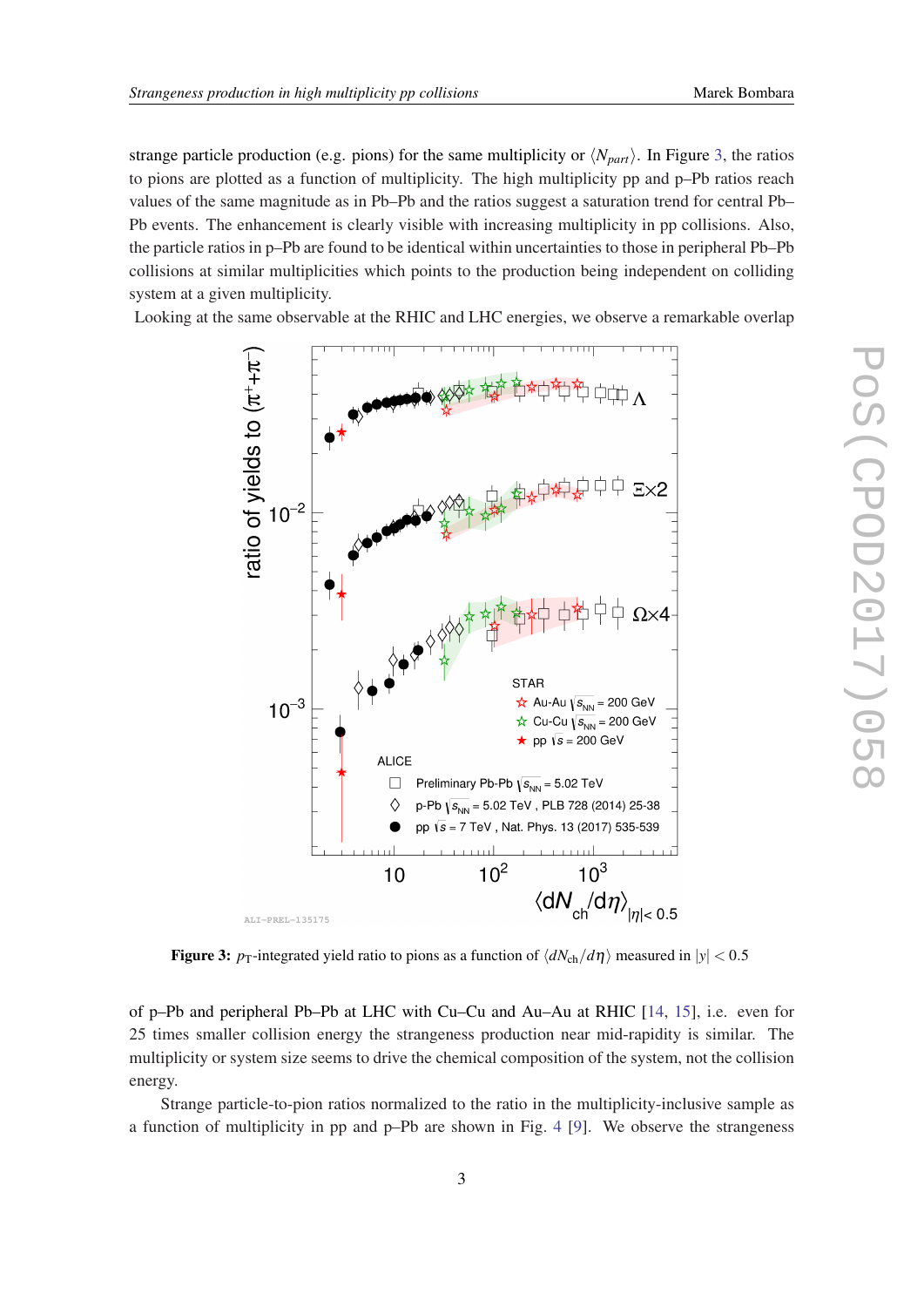<span id="page-4-0"></span>

Figure 4: Particle yield ratios to pions of strange and multi-strange hadrons normalised to the values measured in the inclusive  $INEL > 0$  pp sample, both in pp and in p–Pb collisions.

enhancement rising with the strangeness content of the hadron. The results for  $\Lambda$  and  $K_S^0$  overlap confirming the enhancement pattern is not caused by the mass differences among the strange particles.

For the strangeness production in pp at  $\sqrt{s} = 13$  TeV similar trends can be observed namely a hardening of the spectra with increasing multiplicity, evident in the increase of the mean  $p<sub>T</sub>$ (Fig. 5, left). We also do not observe a dependence on the collision energy for integrated yields as a function of multiplicity for all identified strange particles (Fig. 5, right).



Figure 5:  $\langle p_T \rangle$  (left) and integrated yields (right) of  $\Xi$  hyperon as a function of charged particle multiplicity in proton-proton collisions. The shown examples for  $\Xi$  are valid also for other particles ( $K_S^0$ ,  $\Lambda$  and  $\Omega$ ).